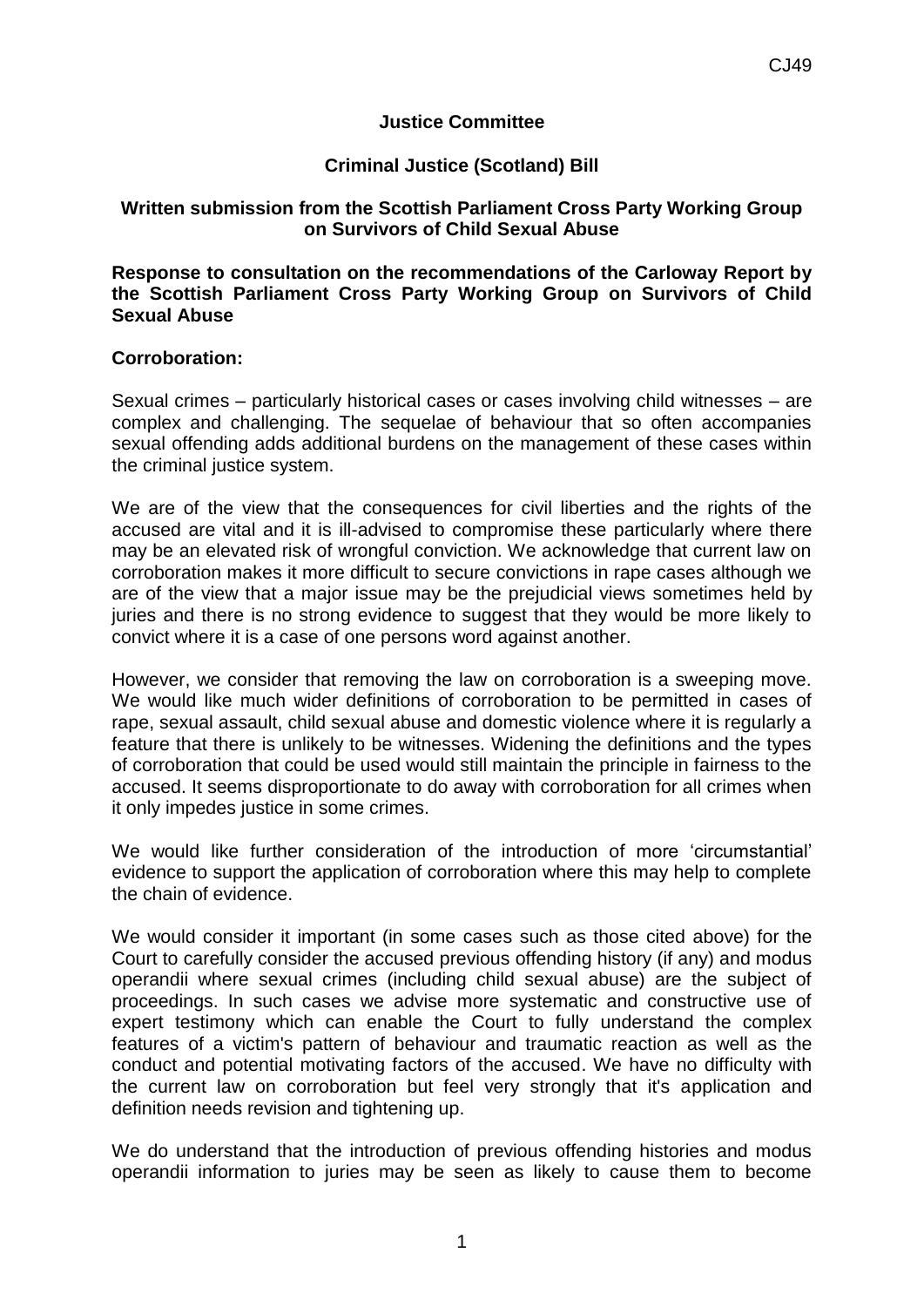presumptive and closed minded. Nonetheless we think that, properly managed by the Court, in such cases where an approach of this nature is determined as an effective way to improve the administration of justice, this information should be accessible to the Court in criminal cases.

The Moorov doctrine has offered a real opportunity for justice to many people in Scotland - particularly in crimes of interpersonal violence where the execution of the offences has relied on secrecy and concealment. The difficulty with it however is in its application. In our view the doctrine is generally applied by Fiscals with a 'time period' element - that is, not only do they need to be satisfied that the two separate alleged offences occurred with a similar MO but they also apply a time limit to the period between their occurrence and also the time that has elapsed since. This can dilute the application of the doctrine considerably and may deny justice when otherwise it may have had a chance of proceeding. Supporting circumstantial evidence may strengthen the application of Moorov in such circumstances but equally a more informed and 'flexible' stance by Procurators Fiscal in marking cases may also enhance the administration of justice in such cases.

Furthermore, single eyewitness testimony (where no other corroboration exists), for example, supported by compelling 'circumstantial' evidence in such cases should permit greater flexibility in determining whether proceedings might be taken and how such proceedings are managed by the Court.

We would also like to see the Crown put far more cases of child sexual abuse before juries to let them judge the integrity of victims, adults or children, for themselves rather than deciding that only a small minority of cases should come to court. Child witnesses are heard in a multiplicity of other cases involving serious crime so, in our view, supported by the provisions of the Vulnerable Witness (Scotland) Act 2004, if child witnesses are properly supported and wish to go ahead they should be allowed to.

In our view the Crown should therefore allow more cases to proceed to Court allowing the Judge/Sheriff and Jury to become more protagonist in determining the strength or weakness of particular evidential information. This is a risky strategy of course but we think that where the basic considerations for corroboration exist then the court should be the place to determine - this is far more in the public interest than 'no-proving' cases where corroboration clearly exists but is not perhaps strong enough for a sure fire conviction.

It is our considered view that doing away with the current law on corroboration is "throwing the baby out with the bathwater". As with so many things we do not need to actually change the law of Scotland but improve the ways in which people apply the law. We need instead to take a more proportionate and considered approach. This would greatly improve the chances for victims and survivors to get access to justice in criminal proceedings. A clearer and more modern definition of corroboration would help. Improved regulations on the application of the law on corroboration (including advice on greater flexibility in cases of interpersonal violence or where the MO renders straightforward corroboration less likely such as those where grooming, intimidation, coercion etc. is present) would help. Greater and more informed use of expert testimony by the Court would also be of assistance (for